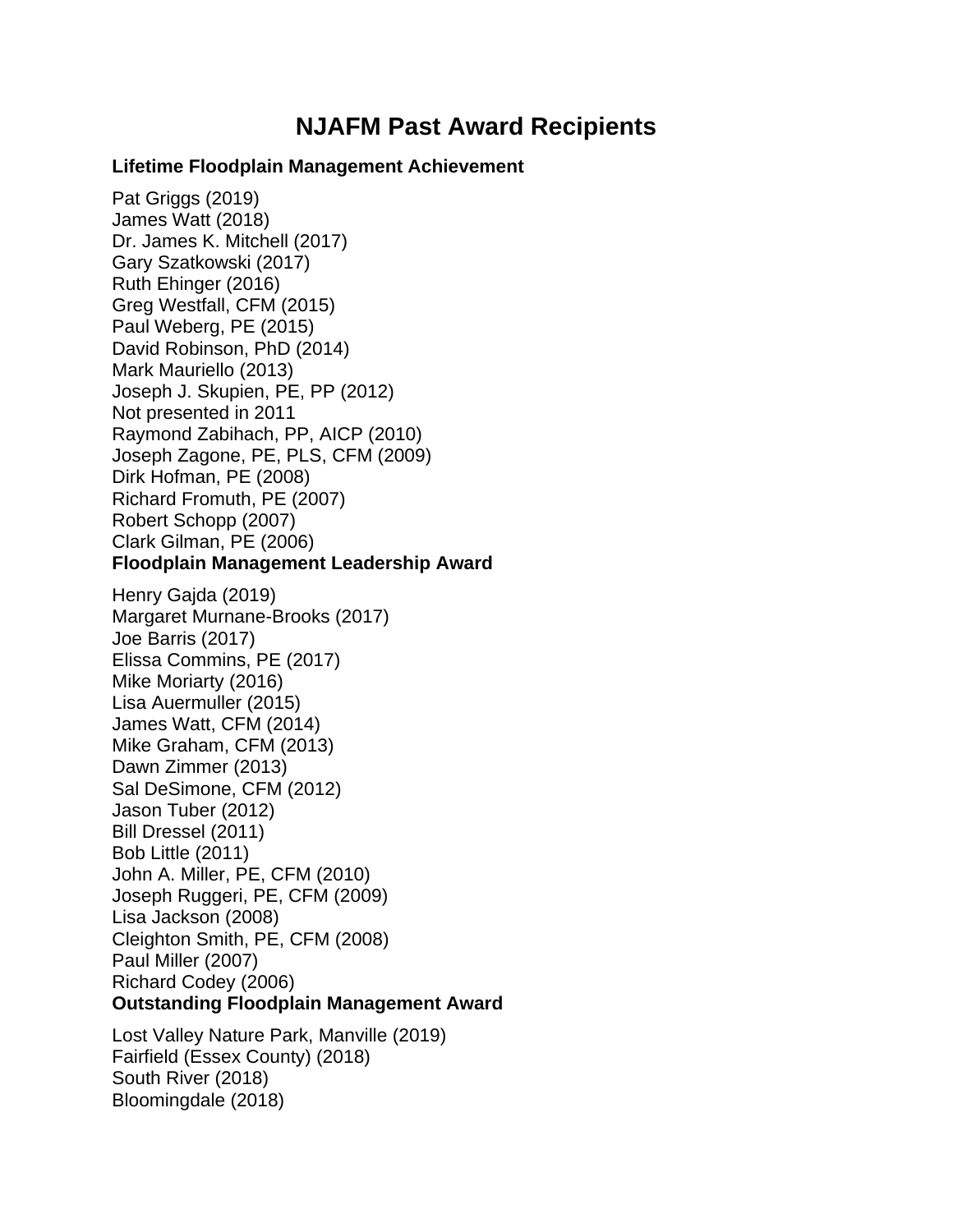Woodbridge Township Floodplain Restoration (2017) New Jersey Climate Adaptation Alliance (2016) City of Hoboken, Building Resilient City Guidelines (2015) Bergen County Flood Efforts (2015) The New Jersey Recovery Fund (2014) Morris County Flood Mitigation Program (2013) Borough of Pompton Lakes (2013) Monroe Township, Middlesex County (2012) NJDEP Green Acres Program (2011) Pat Griggs, FEMA Region 2 (2010) Rich Einhorn, FEMA Region 2 (2010) Jacques Cousteau Coastal Education Center (2009) Wayne Township Residential Home Buyout Project (2008) Carney's Point Pump Station Project (2007) New Jersey Water Supply Authority, Hoffman Park Stream Restoration (2006) **Outstanding Local Floodplain Management Official** 

Mary Tangolics, CFM (2019) Thomas Flynn (2018) Richard Bolan, CFM (2017) Louis F. Fischer, CFM (2017) Russell Harris (2017) Bonnie Flynn, PP, AICP (2016) James Galantino, CFM (2016) Edward Striedl, CFM (2015) Paul Dietrich, PE, CFM (2015) Elissa Commins, PE (2014) Bob Burlew (2013) Neil Byrne (2012) Gary Garwacke (2012) Patrick Newton, CFM (2011) Ed Merrill (2011) JoAnne Tallon, CFM (2010) Dorothy O'Haire (2010) Bruce Funk, CFM (2009) Philip Cheff, CFM (2009) Geoffrey Schwartz (2008) Mike Gardner, CFM (2008) Ray LaLiberte (2007) Al Arezzo (2007) Sal DeSimone, CFM (2006) Robert Miller, CFM (2006) **Media Award** 

Rachel Hogan-Carr, Nurture Nature Center (2019) Lee Keough, NJ Spotlight (2017) Dan Skeldon, Press of Atlantic City (2016)